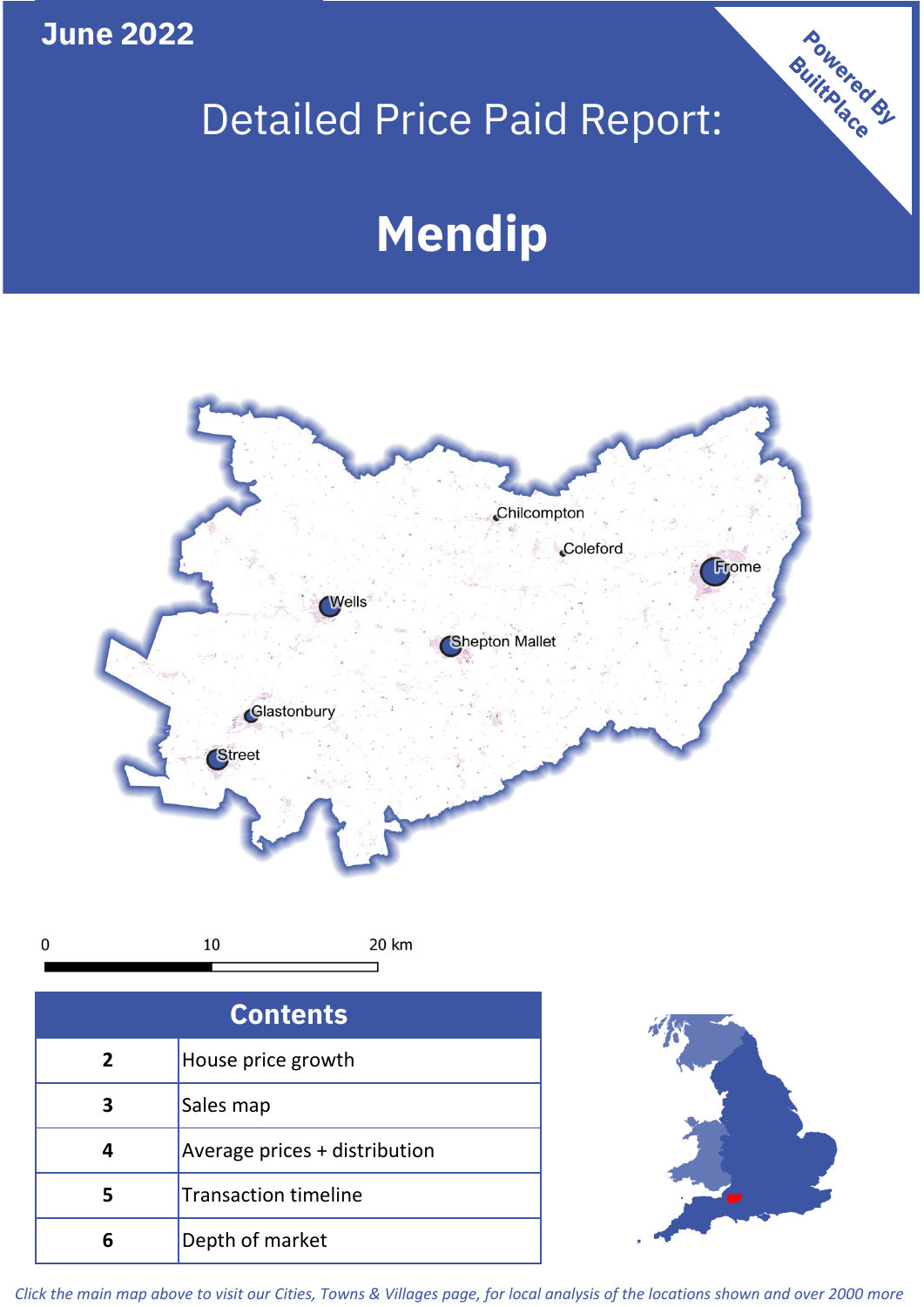#### **Headline Data**

|                     | <b>Current level</b> | 3 month  | <b>Annual</b> | 5 year   | 10 year |
|---------------------|----------------------|----------|---------------|----------|---------|
| <b>House prices</b> | £323,371             | 0.7%     | <b>11.1%</b>  | 31.9%    | 72.2%   |
| <b>Transactions</b> | 1,903                | $-12.3%$ | 8.7%          | $-10.7%$ | 15.8%   |

#### **House Price Growth (April 2022 data)**

#### *Annual Change in House Prices*



House prices in Mendip grew by 11.1% in the 12 months to April 2022 (based on 3-month smoothed data). By comparison national house prices grew by 10.7% and prices in the South West grew by 12.3% over the same period.

Mendip house prices are now 56.4% above their previous peak in 2007, compared to +49.0% for the South West and +52.9% across England.



#### *Year-To-Date Change in House Prices, December to April*

Local prices have grown by 1.6% in 2022 so far, compared to growth of 3.2% over the same period last year.

#### *Source: OS OpenData; UK House Price Index (Contains HM Land Registry data © Crown copyright)*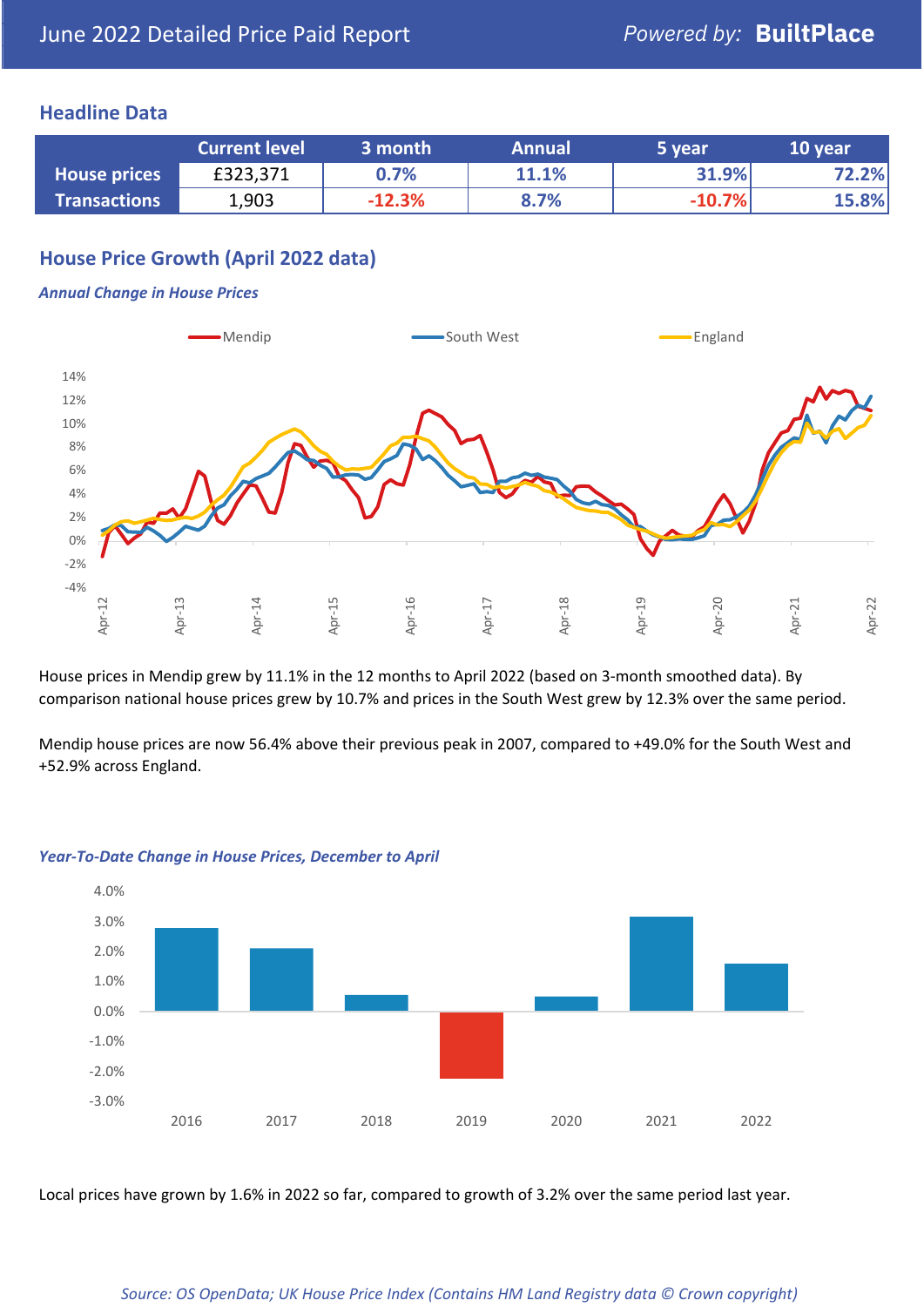#### **House Price Map**

#### *12 months to April 2022*



*Each point is one postcode, coloured by the average value relative to all sales in this local authority (price bands are LA-specific quintiles).*

### **Map Key**

| Min      | <b>Max</b> |                            |
|----------|------------|----------------------------|
| Up to    | £202,000   | 1st quintile / lowest 20%  |
| £202,000 | £251,000   | 2nd quintile               |
| £251,000 | £315,000   | 3rd quintile               |
| £315,000 | £440,000   | 4th quintile               |
| £440,000 | and over   | 5th quintile / highest 20% |
|          |            |                            |

*Source: OS OpenData; UK House Price Index (Contains HM Land Registry data © Crown copyright)*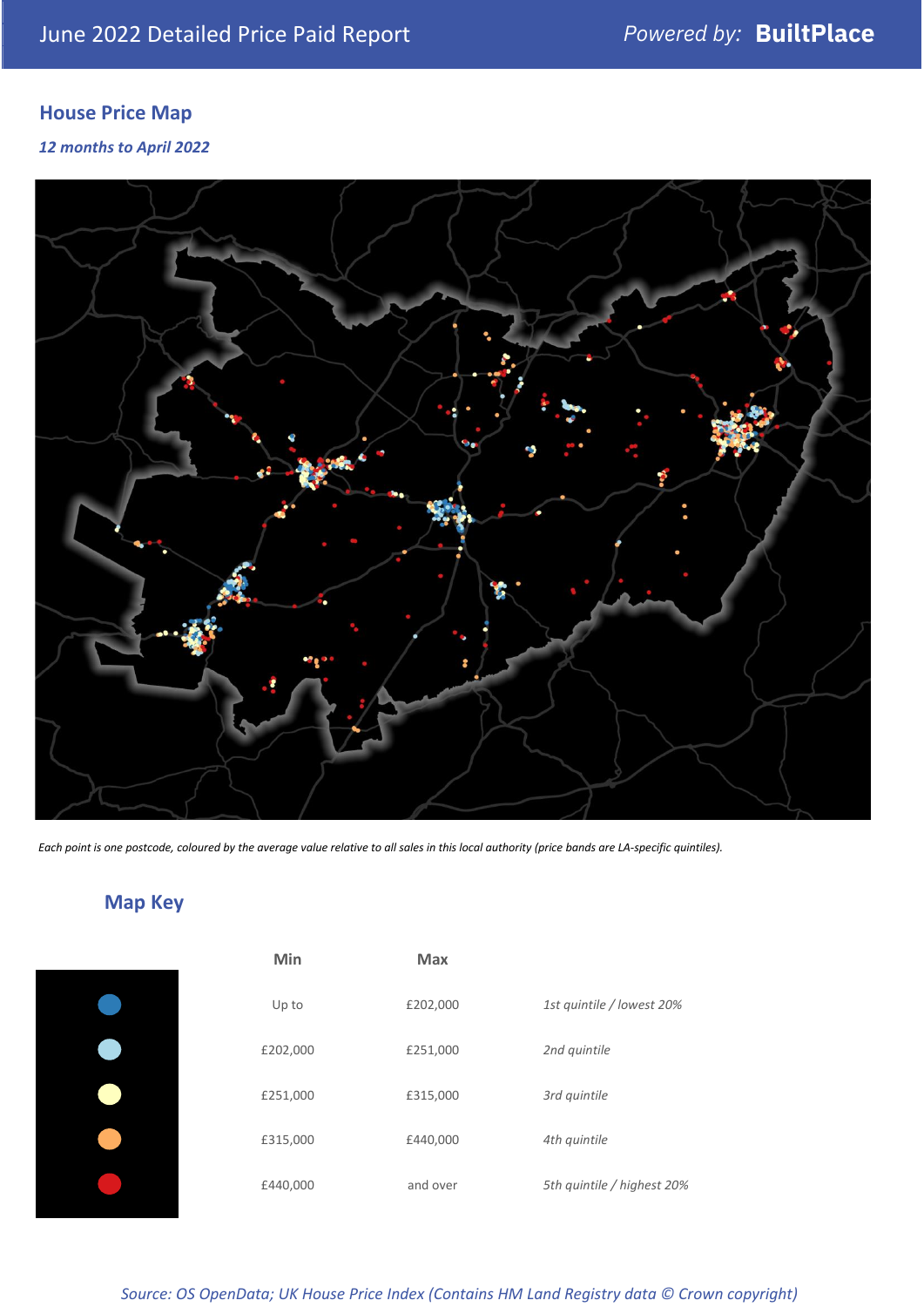#### **Average House Price by Property Type**

#### *12 months to April 2022*



|                 | <b>New</b> | <b>Second hand</b> |  |  |
|-----------------|------------|--------------------|--|--|
| <b>Flat</b>     | £246,950   | £156,813           |  |  |
| <b>Terraced</b> | £267,188   | £283,110           |  |  |
| Semi-detached   | £333,000   | £292,908           |  |  |
| <b>Detached</b> | £388,828   | £541,005           |  |  |

#### **House Price Distribution by Year**

*All properties, by price band and calendar year (2020 = year to date)*

|                    | 1997 | 2002 | 2007 | 2012 | 2017 | 2019 | 2020 |
|--------------------|------|------|------|------|------|------|------|
| <b>Under £100k</b> | 84%  | 37%  | 4%   | 5%   | 2%   | 2%   | 3%   |
| £100-200k          | 14%  | 48%  | 54%  | 55%  | 27%  | 17%  | 15%  |
| E200-300k          | 1%   | 11%  | 25%  | 26%  | 39%  | 36%  | 39%  |
| £300-400k          | 0%   | 3%   | 9%   | 8%   | 16%  | 21%  | 24%  |
| £400-500k          | 0%   | 1%   | 5%   | 4%   | 7%   | 10%  | 7%   |
| <b>£500k-1m</b>    | 0%   | 1%   | 2%   | 3%   | 8%   | 13%  | 12%  |
| £1-2m              | 0%   | 0%   | 0%   | 0%   | 0%   | 2%   | 0%   |
| <b>Over £2m</b>    | 0%   | 0%   | 0%   | 0%   | 0%   | 0%   | 0%   |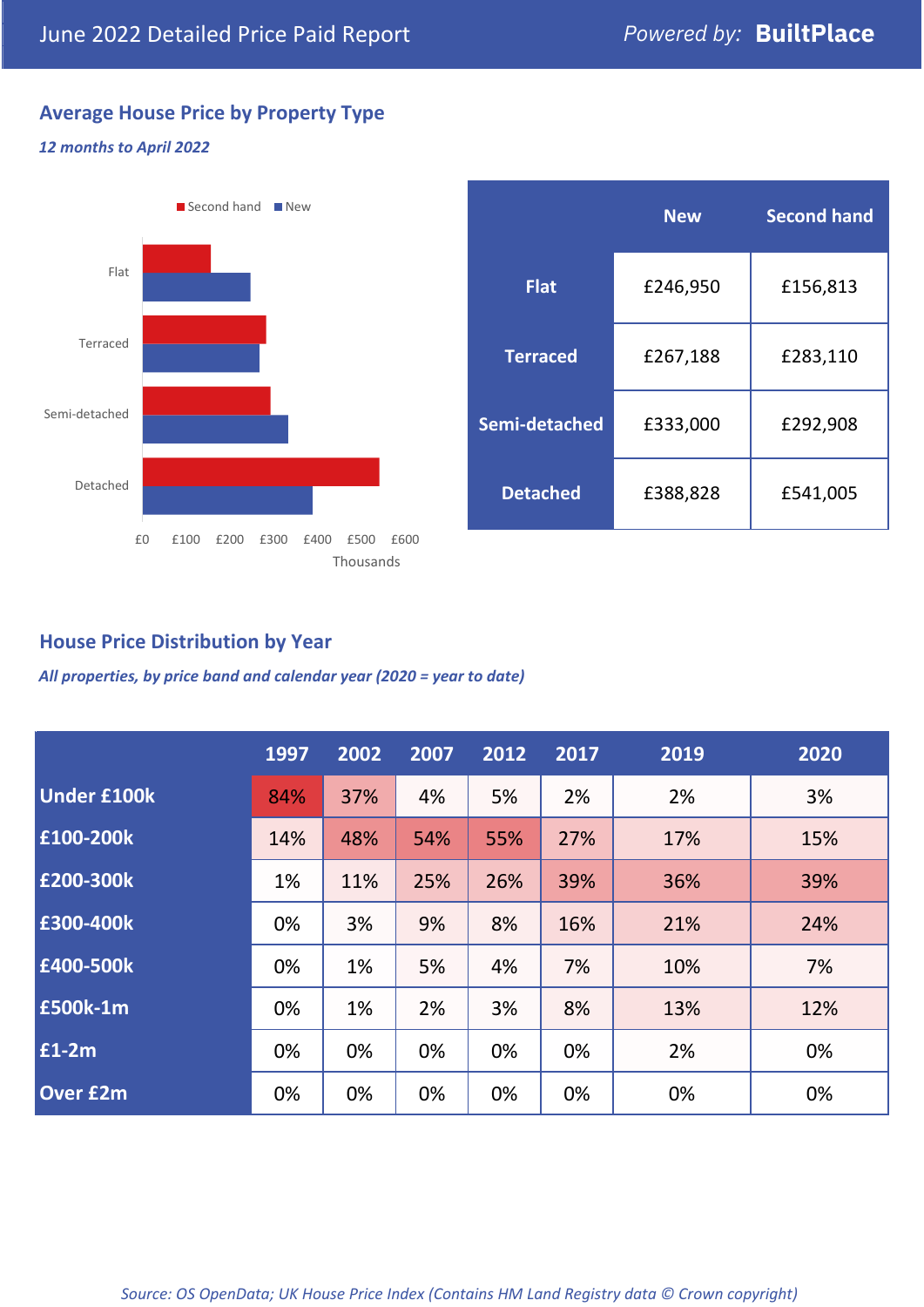#### **Transactions (February 2022 data)**

*Annual Transactions, Indexed (2001-05 average = 100)*



There were 1,903 transactions in Mendip during the 12 months to February 2022. This is 76% of the average from 2001- 05 and suggests activity is below pre-downturn levels.

Transactions in Mendip have fallen by 15.9% since 2014, compared to changes of -8.3% for South West and -7.7% for England.



#### *Cash and New Build Sales as % of Total, by Year*

*Note: The data on this page EXCLUDES transactions identified as transfers under a power of sale/repossessions, buy-to-lets (where they can be identified by a mortgage), and transfers to non-private individuals - i.e. it comprises only Land Registry 'A' data.*